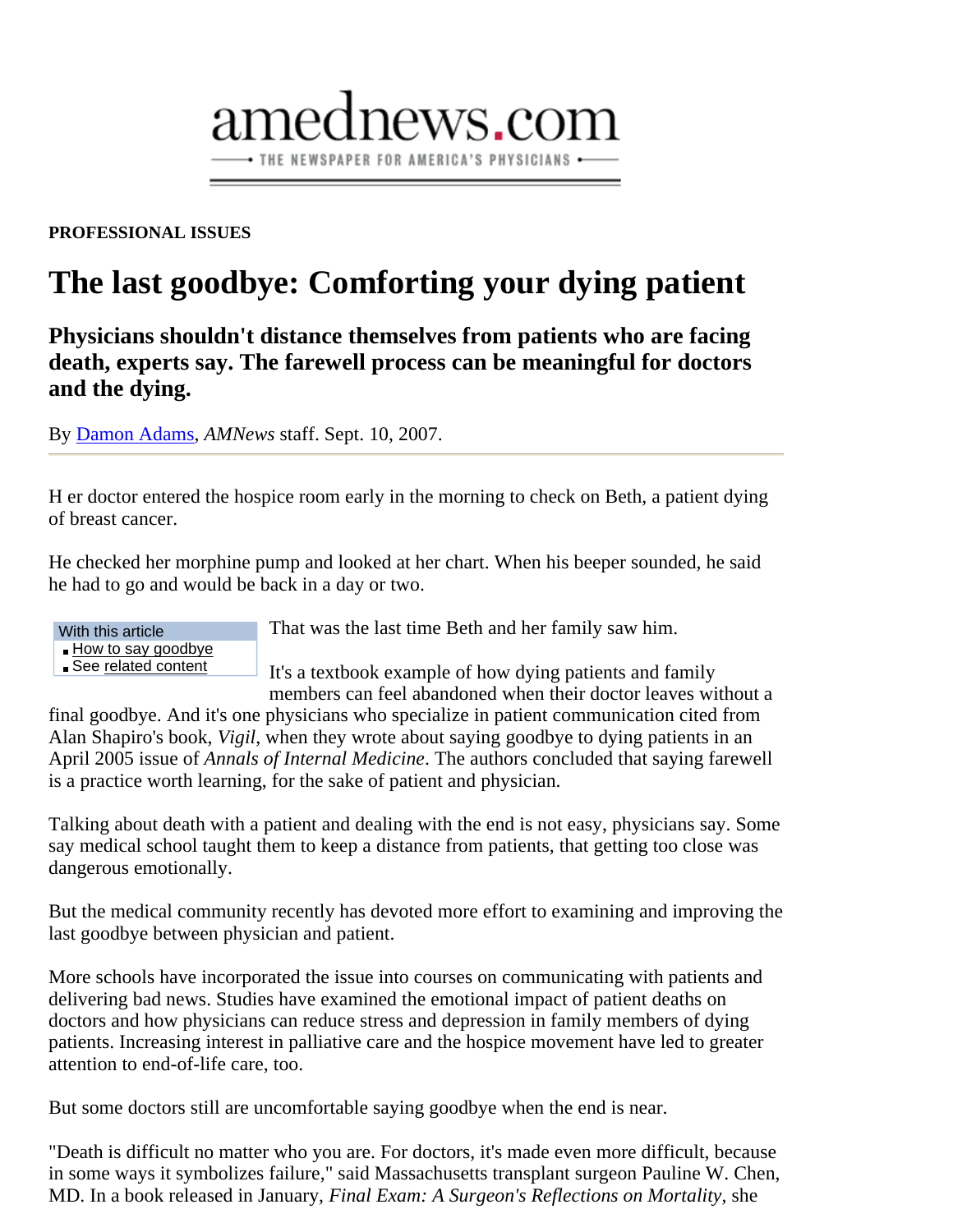explored how to be more compassionate toward dying patients.

"For doctors to be there for their dying patients, to remain with their patients in their last days, it's one of the biggest challenges we face."

Dr. Chen learned from how she handled her patient J.R., an auto mechanic with colon cancer. She liked him and appreciated his sense of humor. "He always offered to help me with my car, which was a disaster at the time," she said.

Dr. Chen operated on J.R., but his cancer had grown into his pelvic sidewalls. Later that year, J.R. sent Dr. Chen a Christmas card, but she didn't write back. "I convinced myself I was too busy, but I think a lot of it was trying to depersonalize the experience," she said.

She received a Christmas card from J.R. for three more years. Then they stopped. Four years later, Dr. Chen mustered the courage to write J.R. and heard that J.R. had died.

Dr. Chen felt bad about not writing, and she now tries to be the compassionate doctor she believes dying patients and their families crave.

"We all dream of being the doctor who is there for our patients," said Dr. Chen, who wrote about J.R. in an Op-Ed article in *The New York Times* last year. "I make a conscious effort that I cannot shy away from [a patient's death]."

## **Breaking the "not too close" barrier**

While medical tradition says a doctor shouldn't get too close, studies show that's not what happens.

About one in three doctors said a patient's death had a strong emotional impact, according to a University of Pittsburgh study in a July 2003 issue of the *British Medical Journal*. The study looked at emotional reactions of 188 doctors who cared for 68 patients who died at two U.S. teaching hospitals.

The longer the doctor cared for the patient, the stronger the doctor's emotional reactions, the study concluded. Physicians were moved by the deaths of strangers in their care, but they were affected more powerfully by patients with whom they formed close relationships.

"When you lose somebody you had a relationship with, you yourself grieve," said Lee Grumbles, MD, assistant professor of internal medicine and director of the palliative care program at the University of Texas Medical Branch at Galveston. "I get emotional. There are certain patients I cry about when I lose them. I think that's a healthy response for a doctor."

Dr. Grumbles said it's a doctor's responsibility to be available to patients in their final days. As an educator, she takes medical students and residents with her to visit dying patients. "So many doctors have never seen the actual moment of death," she said.

Dr. Grumbles remembers doing a rotation in the ICU as a third-year medical student. As she spoke with an elderly woman who was close to death, a doctor burst in and yelled at her for not completing her rounds. He wanted her to go, but she refused to leave the woman.

"He said, 'That's the job of the nurse.' I said, 'No, it's the job of the doctor.' "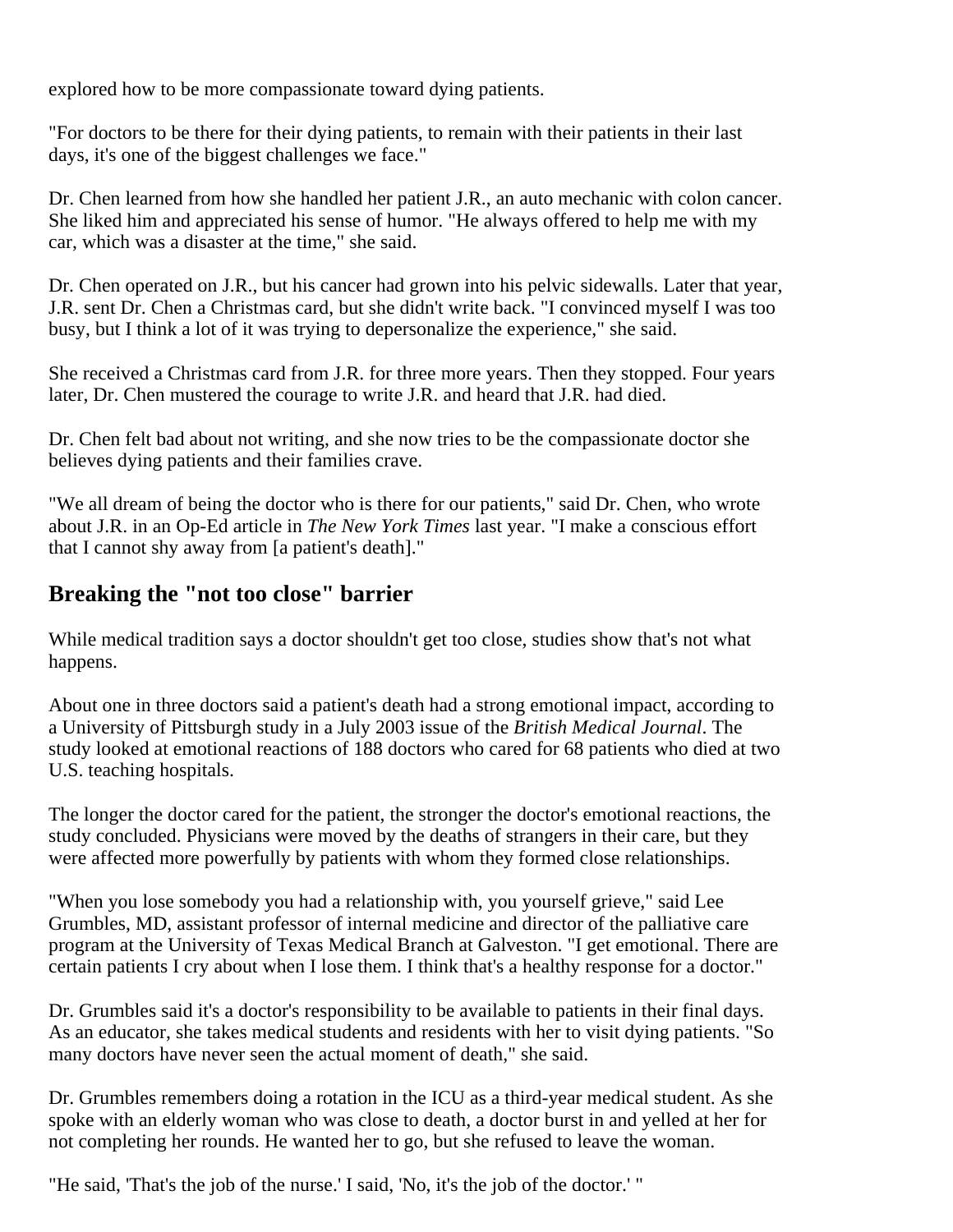Still, some physicians would rather say nothing and avoid a final farewell.

"Mostly, because it's hard. It's emotional. We walk away from the fire because it's too hot. We don't want to get too close or we'll get burned," said Perry G. Fine, MD, professor of anesthesiology at the University of Utah School of Medicine and former senior fellow of the National Hospice and Palliative Care Organization.

Experts say it's OK to show feelings, but not at the expense of compromising clinical care. "I have seen physicians who were so upset about the patient's demise that they were another person who needed to be cared for," said Porter Storey, MD, executive vice president of the American Academy of Hospice and Palliative Medicine. "Patients pick up on physician comfort or discomfort and they appreciate being cared for, but they also want you to be the doctor. To maintain that balance is tricky."

But when done properly, research shows that doctors can provide support to families whose loved ones are near death. A study in the Feb. 1 *New England Journal of Medicine* found that ICU clinicians who had proactive communication and spent more time with the family lessened the burden of bereavement.

"Helping patients and families deal with death and dying can be one of the most professionally rewarding satisfactions a doctor can have," said Joseph J. Fins, MD, a member of the American College of Physicians' ethics, professionalism and human rights committee and chief of the division of medical ethics at Weill Medical College of Cornell University in New York City.

## **The act of saying goodbye**

Seattle oncologist Anthony Back, MD, taught doctors how to communicate better in end-oflife situations in a course offered in Colorado through the University of Washington. Funded by a grant, the course teamed oncologists with actors who played cancer patients. The physicians learned how to break bad news, sometimes telling patients they have weeks to live. They also learned how to say goodbye.

The course has ended, but Dr. Back is adapting another class for internal medicine residents at the Medical University of South Carolina and the University of Washington, where he is a professor.

An April 2005 issue of the *Annals of Internal Medicine* article authored by Dr. Back and other communication experts said doctors give a variety of reasons for avoiding goodbyes. A doctor might worry that the patient would feel abandoned or too sad. Physicians might feel uncertain of what to say and unprepared to handle the patient's emotions. And they may consider it unprofessional to show they are upset or sad.

Saying nothing leaves patients and families feeling perplexed and abandoned, according to the article. But saying goodbye can allow the physician to bring the relationship to a close and give the patient a sense of being valued. The goodbye gives the patient a chance to say thank you and lets the physician say how the patient contributed to the physician's learning.

"You can say how important the patient has been to you. That could be the goodbye," Dr. Back said.

To say goodbye, the article says doctors should: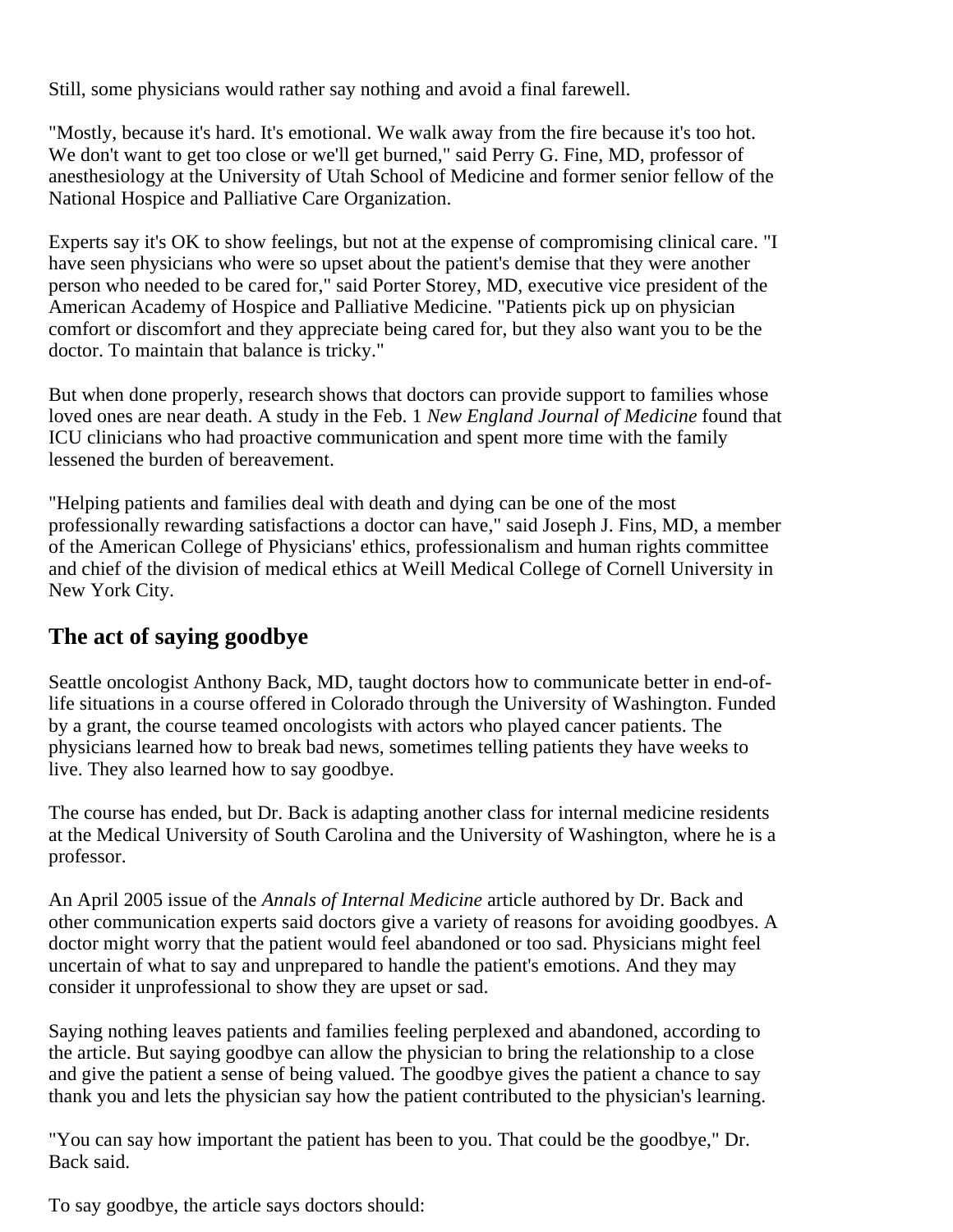- Choose an appropriate time and place that provides privacy.
- Frame the goodbye as an appreciation, saying how much they enjoyed the patient.
- Tell the patient they are thinking about her or him and are available if needed.

For his goodbyes, Dr. Back follows patients until the end and calls when they can't come to the office anymore. After a patient's death, he tries to phone a family member.

"That is kind of a closure for me, where I've seen the whole thing through," he said. "That actually helps me. It's kind of a healing."

Some doctors attend patient funerals. Dr. Chen, the Massachusetts transplant surgeon, said families have invited her and she went when she could. Dr. Grumbles, the Texas palliative care doctor, goes to about one funeral a month. She helps the family cope with grief.

As patients' deaths neared, Dr. Grumbles and other doctors held bedside vigils when their schedules allowed. One former nurse who came to the hospital with terminal cancer had no family, so Dr. Grumbles and other doctors took turns at her bedside. "We weren't going to let her die alone," Dr. Grumbles said.

Richard Hellman, MD, an endocrinologist in North Kansas City, Mo., has said goodbye many times. Some patients just want to hold his hand as their breathing gets more difficult and death nears. Sometimes, that's all he can do.

"We cannot always cure. We cannot always solve," said Dr. Hellman, president of the American Assn. of Clinical Endocrinologists. "We can always comfort."

Back to top.

**Discuss on Sermo**

### **ADDITIONAL INFORMATION:**

### **How to say goodbye**

Medical experts say physicians can improve how they say goodbye to a patient and deal with a patient's death. Here are some suggestions:

- Choose a time and place that provide privacy and make it personal. Schedule the patient encounter when you have appropriate time.
- Acknowledge with the patient the end of your routine contact and uncertainty about future contact. This sets the stage for a conversation about closure.
- Invite the patient to respond to what you say and use that to gauge the patient's state of mind.
- Frame the goodbye as an appreciation. Talk about something you appreciated about the patient, such as his or her good spirits, courage and honesty. Or acknowledge the loss of the relationship, saying how much the patient will be missed.
- Allow the patient to reciprocate appreciation, then respond to the patient's emotions. Patients often say how much they appreciate the physician's time, concern and effort.
- Provide time for the patient and families to ask questions about end-of-life issues.
- Express an ongoing commitment to care so the patient will not feel abandoned. Say that you remain available and that the patient can call you.
- Reflect privately later on your work with the patient. Ask what you will take away